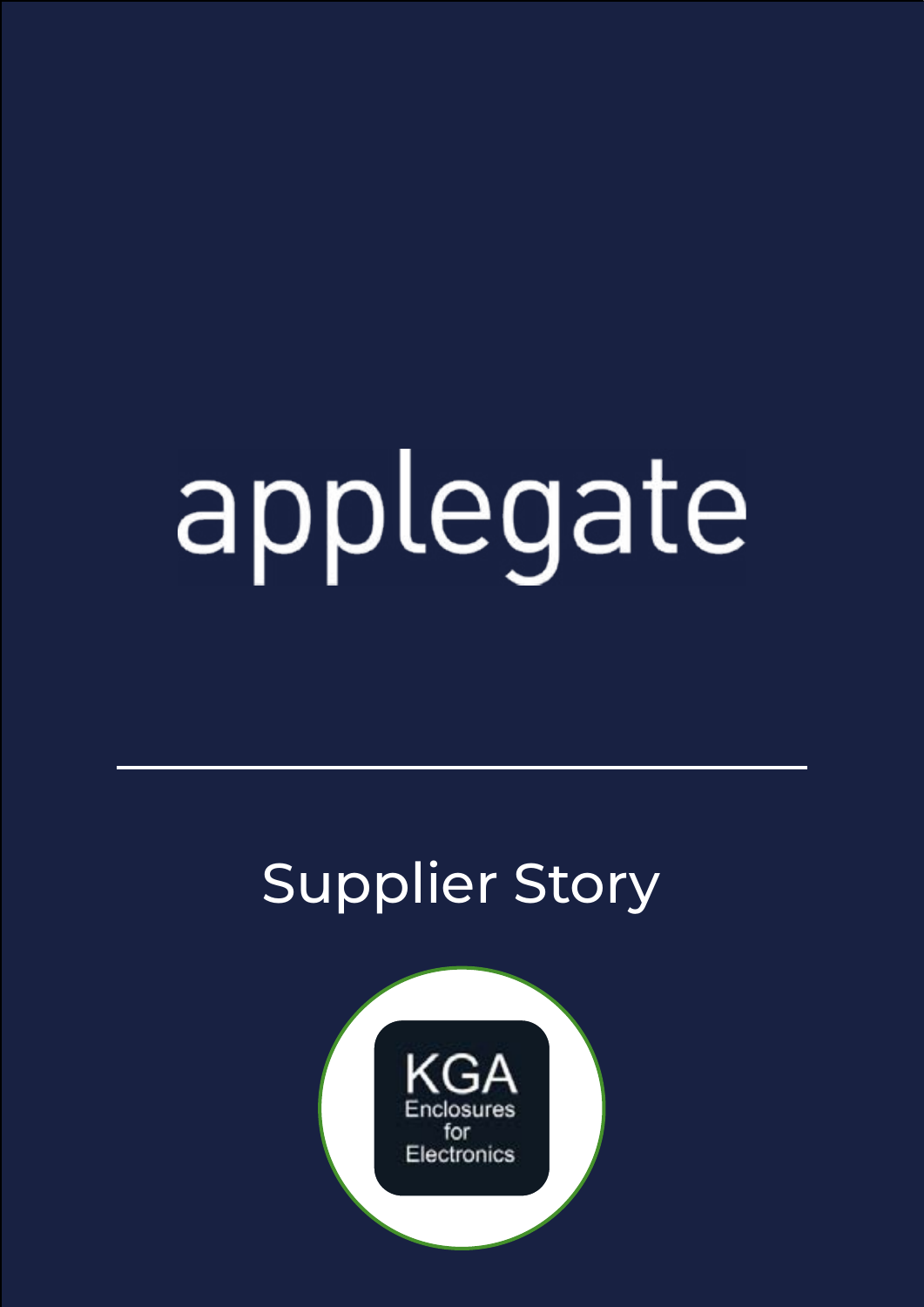Formed in 2014 as a manufacturer of extruded aluminium enclosures, KGA Enclosures have steadily grown from 92 product lines to just short of 30,000 products.

Since joining Applegate as a supplier in 2018, KGA has seen a steady stream of customers finding them via the marketplace and now seek to further grow their opportunities internationally with Europages.

During two difficult years, Applegate has delivered multiple new opportunities for KGA. Many of which have resulted in repeat business.

Gary at KGA tells us **"Since Joining Applegate in 2018, we have seen a steady stream of customers entering our website with orders and enquiries following regularly...".**

#### **KGA Enclosures - Going from strength to strength**

B2B buying behaviours have changed dramatically since the start of the Covid-19 pandemic, with marketplaces, such as Applegate, becoming an important resource for companies to source and sell products to new and existing customers.

In 2021 alone, KGA secured almost 20 orders which led to repeat orders, larger quantity orders and orders for new products.



#### **Friendly customer support to help your business grow**

#### **Securing new business during a pandemic**

Four years on, KGA Enclosures have updated its package to take advantage of the additional opportunities available to them via Europe's leading B2B platform, Europages.

Applegate is the trusted purchasing partner for over 140,000 suppliers.

Our client services team ensure that enquiries are accurately matched to your business and help identify new opportunities for growth.

Gary explained what it's like working with our client services team.

### **EUROPAGES**

"Applegate i**s a vital part** of our external advertising campaign." **"The Applegate team are always happy to assist in maintaining our Applegate presence and product database, regardless of the request. The team are friendly and very knowledgeable about the service they offer and the benefit it** 

**brings to my business.…".**

**"...we can only see opportunities growing and our commitment to Applegate strengthening, we know we are in safe hands with** 

**Applegate." Gary Stares Managing Director**

As the official UK reseller of the platform, Applegate and Europages combined will provide enhanced exposure to KGA, not just in the UK but internationally – specifically targeting the countries that matter most to their business.

A company e-page will work as a micro-site providing content and product information with the added benefit of content being translated into the target market language.

#### **A new source of international opportunities**



#### **In 2021, KGA Enclosures experienced a**

**rate of return on their Applegate spend.**